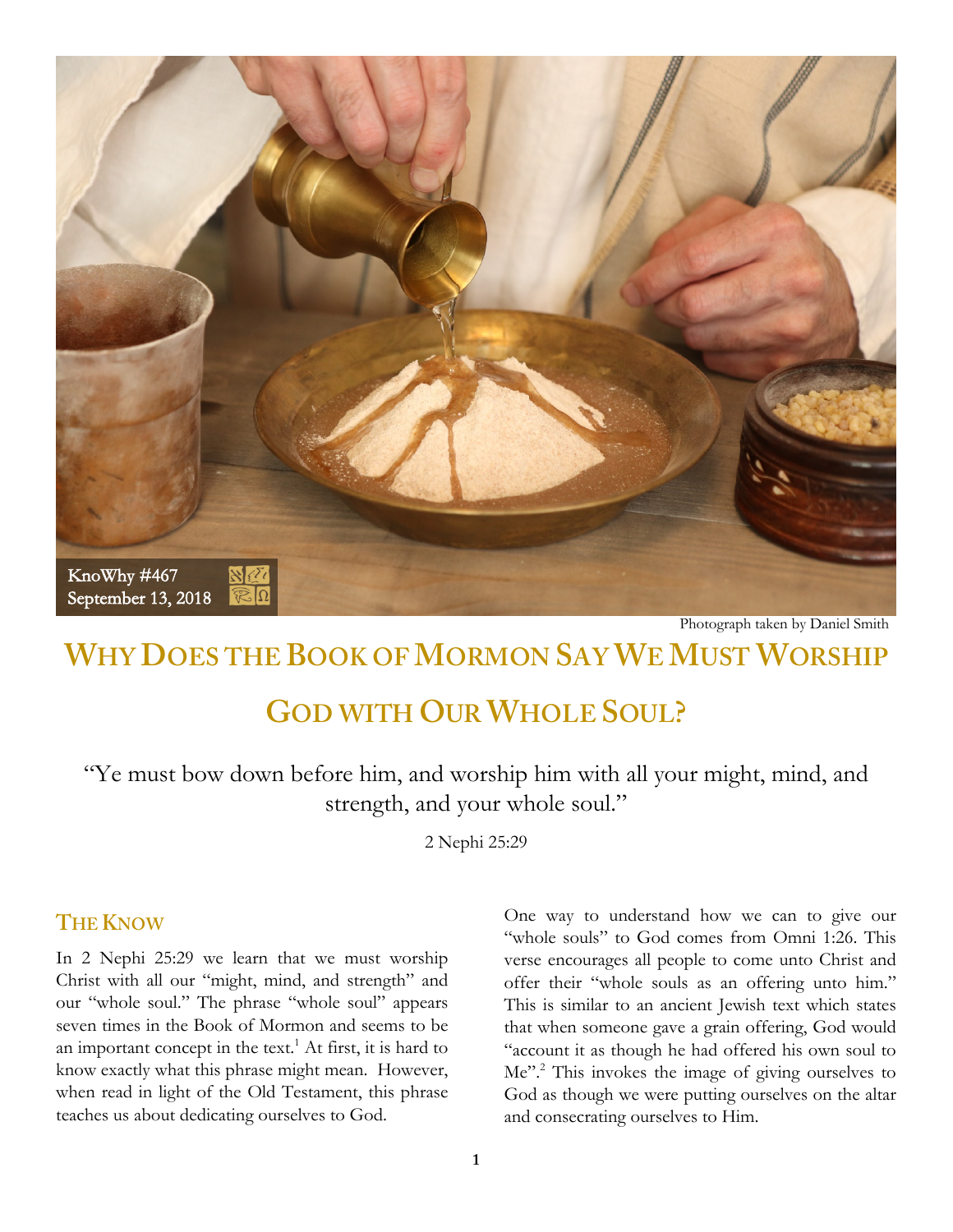This connection is strengthened by other uses of the phrase *whole soul* in the Book of Mormon. Enos 1:9 and Mosiah 26:14 state that people *poured out* their whole souls to God. As used in the Book of Mormon, this refers to a person praying fervently to God. However, it can be understood in another way as well. The idea of a person pouring out their whole soul makes sense when understood in light of the grain offering. As an essential part of this offering, the worshipper had to "pour" oil onto the pile of flour (Leviticus 2:2). $3$  Thus, a person pouring out their soul to God fits with the imagery of the grain offering.

There is another sacrifice in the Law of Moses that helps to explain the idea of offering your *whole soul* to God. Leviticus 1 describes a sacrifice that the King James Translation calls a "burnt offering," but which can also be translated as a "whole offering."4 This is because the priest would offer up the entire animal as a burnt offering, rather than saving some of the meat as food, as they were sometimes required to do. $5$  The command in Omni 1:26 to "offer your whole souls as an offering" to God may connect to this type of burnt offering. Just as the whole animal was offered, we are to offer our "whole souls" to God.

Deuteronomy 6 may also help to explain what this phrase means. Nephi's statement that you must worship Christ "with all your might, mind, and strength, and your whole soul" is similar to Deuteronomy 6:5: "thou shalt love the Lord thy God with all thine heart, and with all thy soul, and with all thy might." The phrase "all thy soul" could also be translated as "your whole soul," exactly the same phrase that appears in the Book of Mormon.<sup>6</sup> This suggests that loving God with all our might, mind, and strength is part of how we can worship God with our "whole soul."

This interpretation is supported by Words of Mormon 1:18, which states that, "king Benjamin, by laboring with all the might of his body and the faculty of his whole soul, and also the prophets, did once more establish peace in the land." This verse states that King Benjamin *worked* with all his might and his whole soul in order to bring peace. As in 2 Nephi 25:29, working with all your might is part of worshipping with all your might and dedicating you whole soul to the work of God.

## **THE WHY**

God commands us to dedicate our "whole souls" to Him because He is willing to do the same for us. In Jeremiah 32:41 God states, "I will rejoice over them to do them good, and I will plant them in this land assuredly with my whole heart and with my whole soul." We are asked to symbolically put ourselves on the altar and offer ourselves to God, but Christ literally "offereth himself a sacrifice for sin" (2 Nephi 2:7) for all of us through his atoning death.<sup>7</sup> In His life, He gave all the faculties of His "might, mind, and strength" for us, and dedicated the energies of His "whole soul" to other people and to God.

Giving our *whole souls* to God in whatever small ways that we can, brings us closer to Him. As Brigham Young stated, "When the will, passions and feelings of a person are perfectly submissive to God and his requirements, that person is sanctified. It is for my will to be swallowed up in the will of God, that will lead me into all good, and crown me ultimately with immortality and eternal lives."<sup>8</sup>

In relation to offering ourselves to God, Neal A. Maxwell stated, "We tend to think of consecration in terms of property and money ... but there are various ways of 'keeping back part,' and these ways are worthy of your and my pondering."<sup>9</sup> Ultimately, "there are a lot of things we can refuse to put on the altar. This refusal may occur even after one has given a great deal."10 Sometimes, "we may mistakenly think, for instance, having done so much, that surely it is all right to hold back the remaining part of something. Obviously, there can be no complete submissiveness when this occurs."<sup>11</sup>

He continued, referring to Mosiah 15:7, "as I have thought about consecration, it has seemed to me that ... it's related to the Atonement in a way that is quite profound. ... Perhaps the ultimate demand made by discipleship [is our] willingness to have ourselves and our wills 'swallowed up' in the will of our Father."12

Elder Maxwell also offered a caution, "There's an almost infinite variety in the number of ways you and I can hold back a portion."13 One individual, "might be very giving as to money, or in even serving as to time, and yet hold back a portion of himself or herself."<sup>14</sup> Another person "might share many talents,